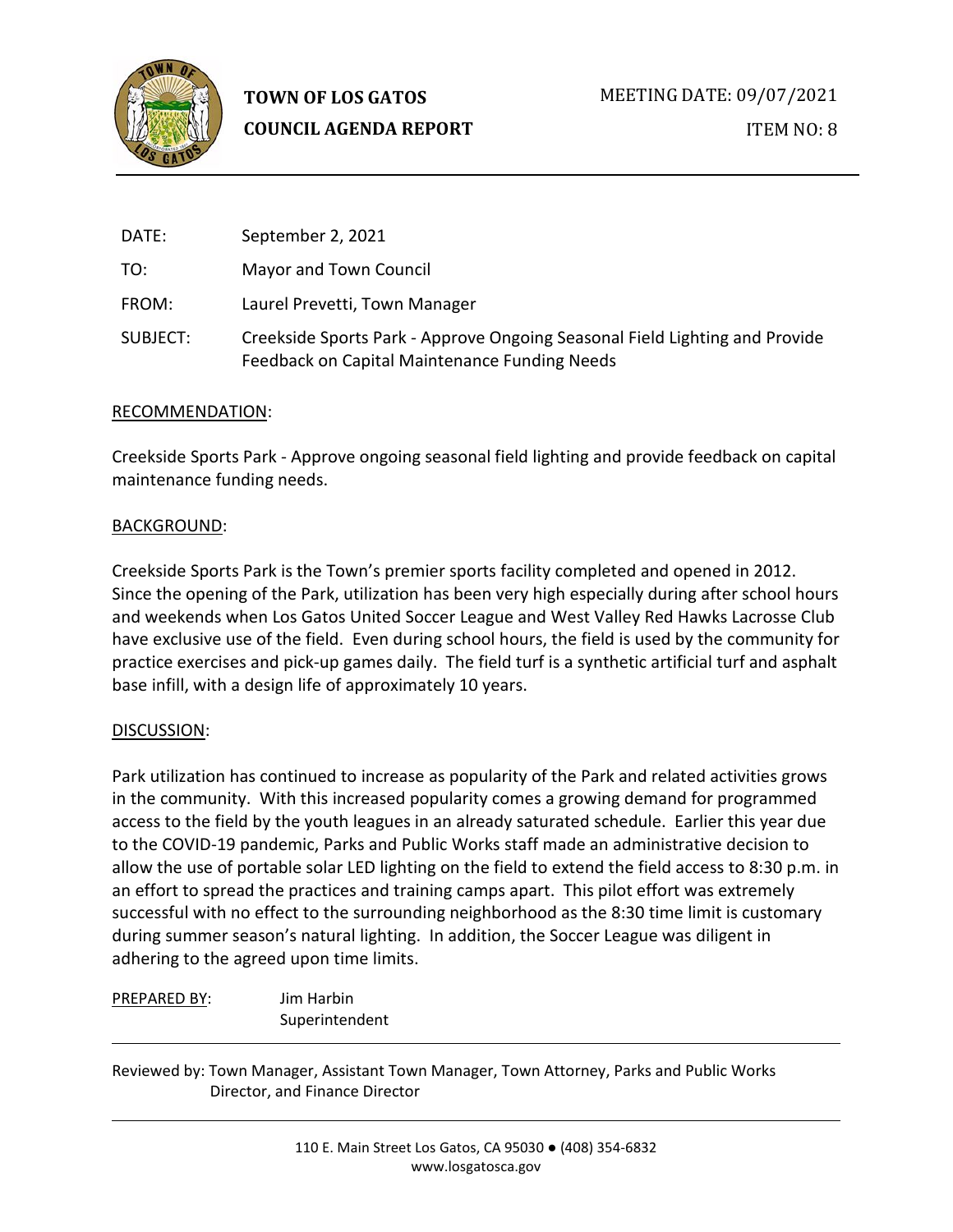## PAGE **2** OF **3**

- SUBJECT: Creekside Sports Park Approve Ongoing Seasonal Field Lighting and Provide Feedback on Capital Maintenance Funding Needs
- DATE: September 2, 2021

## DISCUSSION (continued):

With Soccer League usage increasing by 20 percent this year, Los Gatos United Soccer League is again seeking support from the Town in continuing the use of temporary solar LED lighting to extend field use time this year. Los Gatos United will fully fund the temporary lighting. If this practice continues to be requested and accepted by the community, Parks and Public Works staff will consider bringing a more permanent lighting solution for Council consideration in the future.

With the current popularity of the field and the expected future increases in utilization, the synthetic turf is quickly reaching the end of its useful life. Parks and Public Works staff manage contracted routine maintenance of the turf for cleaning, combing of the infill, and striping, maintenance activities that ensure maximum life of the asset. However, the field is uneven in high use areas and there are issues with ponding due to compacted areas of the sub-base material. In addition, rubber asphalt-based infill is no longer desirable as it is very hot in the summer and produces a strong asphalt odor. This type of infill also tracks and splashes around the players and becomes difficult to contain in the synthetic turf. New materials would provide a much improved environment for play.

Perimeter netting at the field is in place to contain the soccer and lacrosse balls within the field of play, protecting spectators and the parking lot from injury and damage outside of the field area. The netting has been patched many times, but the existing netting is old and frayed and can no longer support the patches.

The cost of replacing the field is expected to range from \$500,000 to \$900,000, with the higher end representing the existing high-quality field. Staff has discussed cost sharing options for funding replacement work with the league partners Los Gatos United Soccer League and West Valley Red Hawks Lacrosse Club. Both are amenable to capital contributions. Where appropriate, staff will use the budget process to administer replacement work.

#### CONCLUSION:

Lighting of sports fields can become a controversial subject in some neighborhoods. Los Gatos United Soccer has administered their program responsibly and staff recommends ongoing continuation.

Capital maintenance needs will be significant over the next several years. The Town Council may want to provide guidance to the partners on funding of expected costs to allow time for fund raising.